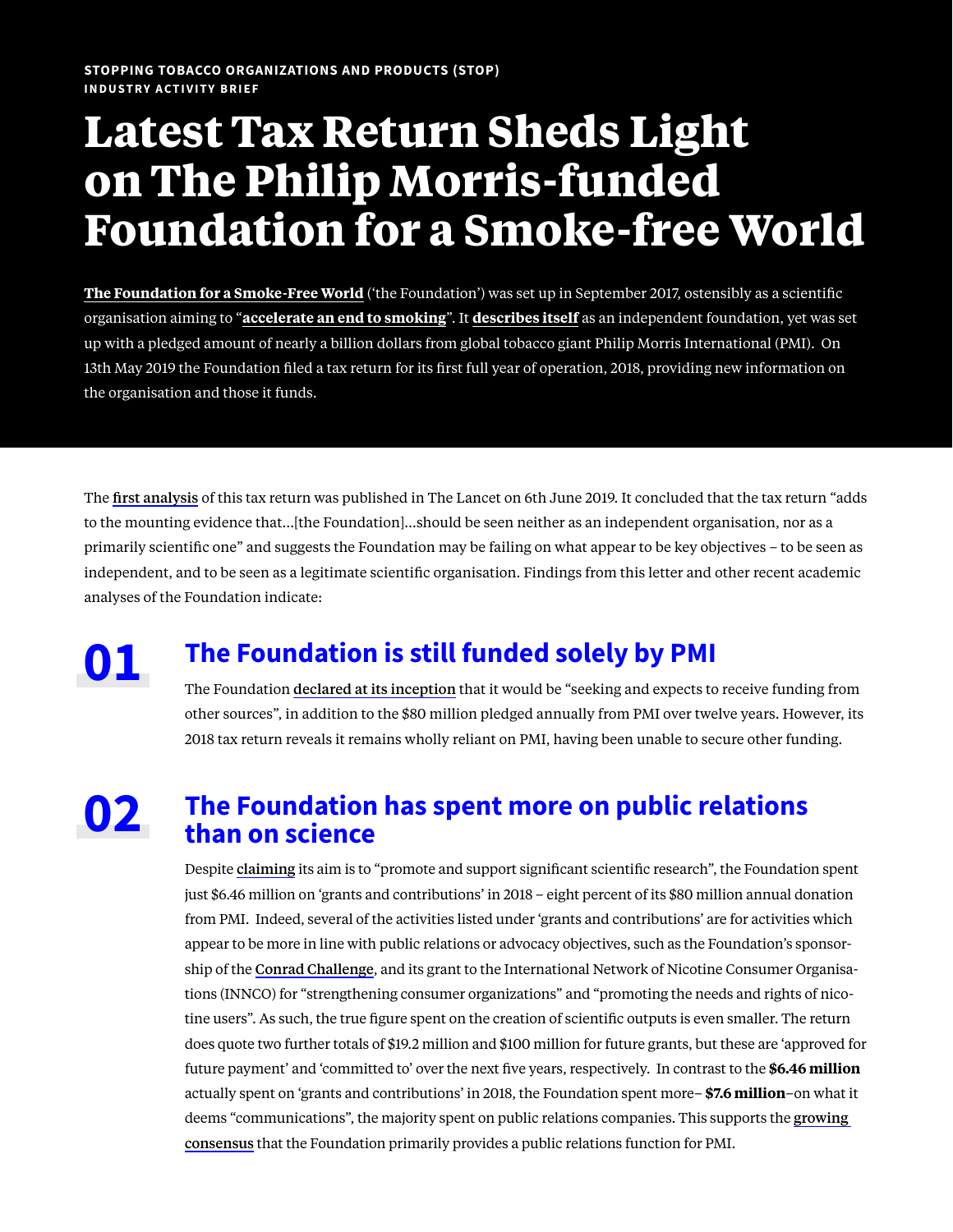#### **The Foundation appears to be failing to spend its financial allocation on research 03**

Allowing for an additional expenditure of \$7.03 million on staffing, this leaves \$47.5m of its annual funding from PMI unspent, suggesting the Foundation is having difficulty finding grantees to accept the funds it has received from the tobacco industry. One contributing factor may be the strong stance taken by the [World Health Organization](https://www.who.int/news-room/detail/28-09-2017-who-statement-on-philip-morris-funded-foundation-for-a-smoke-free-world) (WHO) and [hundreds of public health organisations globally](https://ggtc.world/2019/01/28/an-open-letter-to-the-director-general-and-executive-board-of-the-world-health-organization/) in rejecting collaboration with the Foundation. The organisation's staff turnover–with [at least six senior](https://tobaccotactics.org/index.php?title=Foundation_for_a_Smoke-Free_World_People)  [staff leaving the Foundation](https://tobaccotactics.org/index.php?title=Foundation_for_a_Smoke-Free_World_People) in its first eighteen months–may also suggest the organisation is having difficulty convincing people (even those in its employ) of its legitimacy.

# **04**

### **Despite the large PR expenditure, press coverage of the Foundation has been largely negative**

[An academic analysis of media coverage of the Foundation](https://publichealth.jmir.org/2019/2/e14067/pdf) shows that, despite the millions spent on PR, in the Foundation's first six months of existence, only twenty percent of news articles framed it in a positive light. Press over that time primarily framed the Foundation's mission and vision with "doubt, scepticism, and disapproval."

# **05**

### **The Foundation claims to be independent but is contracting PR, legal and research organisations with ties to the tobacco industry**

The Foundation's decision to collaborate with companies who have worked to further the aims of the tobacco industry does not match [the picture it paints of itself](http://web.archive.org/web/20190610081129/https:/global-poll-data.smokefreeworld.org/Doc/2018%20State%20of%20Smoking%20Survey%20Findings%20and%20Insights.pdf) as an "independent, private foundation formed and operated free from the control or influence of any third party." Of the \$7.6 million spent on "communications" in 2018, \$5.2m went to Ogilvy Public Relations Worldwide, which (in previous incarnations) [has worked with](https://www.tobaccotactics.org/index.php/Ogilvy_Group#cite_note-35) PMI since the 1950s and played a key role in developing campaigns to deflect attention from the harms of tobacco. \$665,000 was paid to [Mercury Public Affairs](https://www.tobaccotactics.org/index.php?title=Mercury) who also earned \$150,000 in the same year working as the "Washington lobbyist on tobacco product legislation" for [Altria](https://www.tobaccotactics.org/index.php?title=Altria) (the American parent company of Philip Morris USA). The Foundation also paid law firm Baker & Hostetler LLP \$2.11 million in 2018 (out of a total \$2.58 million on legal fees). In 2015, the law firm [represented](https://www.tobaccotactics.org/index.php?title=Foundation_for_a_Smoke-Free_World) PMI and other tobacco companies in arbitration over proposed adjustments to the Tobacco Master Settlement Agreement.

Two of the Foundation's '[Centres of Excellence](https://tobaccotactics.org/index.php?title=Foundation_for_a_Smoke-Free_World_Centres_of_Excellence)' which are detailed as grantees in the tax return have prior tobacco industry links. One is the *Center of Excellence for the Acceleration of Harm Reduction* (CoEHAR) at the University of Catania, Italy, whose director, [Riccardo Polosa](https://www.tobaccotactics.org/index.php/Riccardo_Polosa), was awarded a research grant of nearly a million Euros from PMI to investigate its heated tobacco products in 2018. Another is the Glasgow-based Centre for Substance Use Research (CSUR), which has [received funding from](https://web.archive.org/web/20190523225500/https:/www.csures.com/funding) both PMI and British American Tobacco.